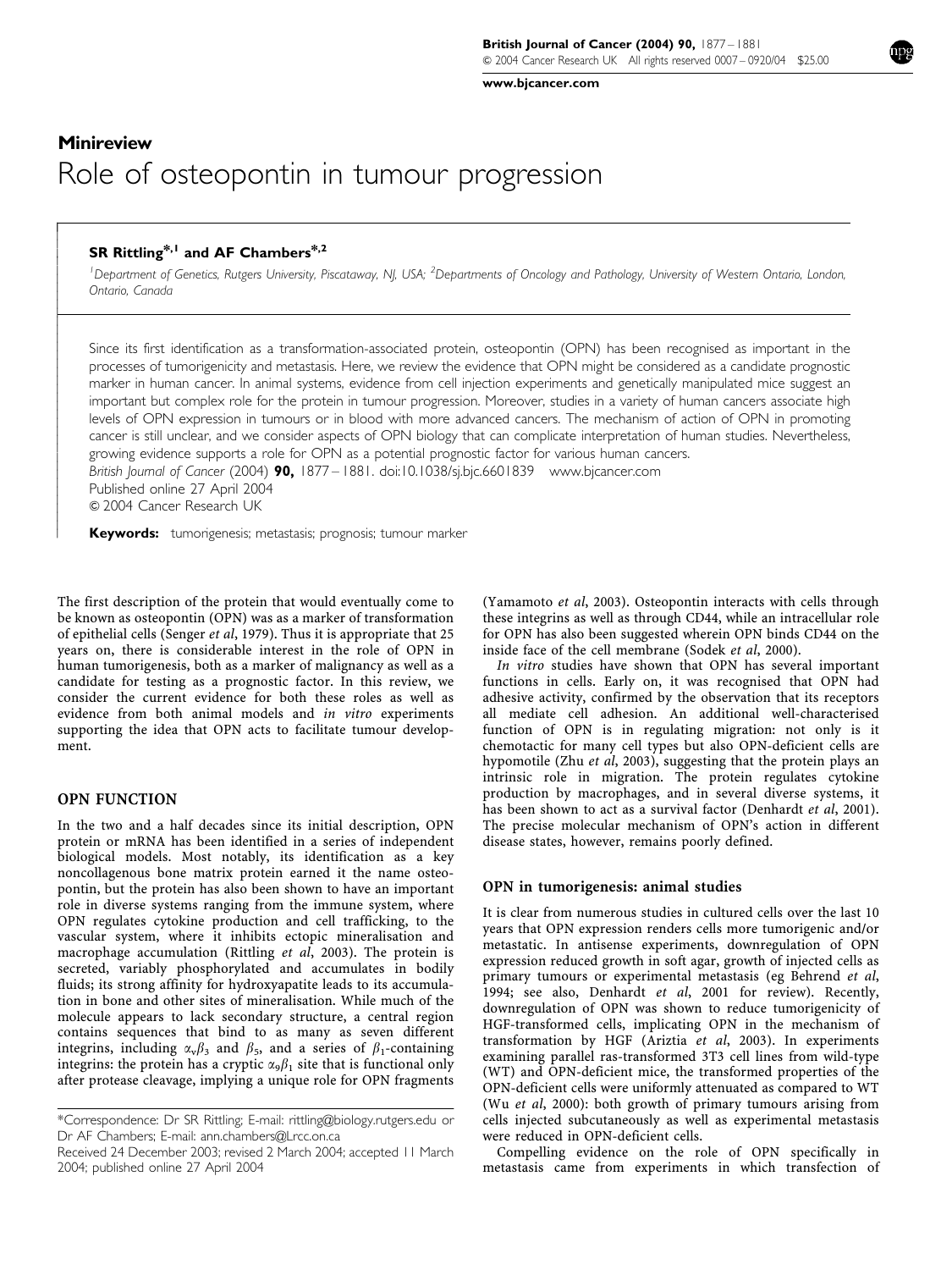tumorigenic, but not metastatic, rat mammary epithelial cells with DNA fragments that induced OPN expression converted the cells from benign tumorigenic cells to fully metastatic (review: Barraclough et al, 1998). Interestingly, the DNA fragments responsible for these effects did not code directly for OPN protein, or even for any protein, rather they acted as competitors for binding of the transcription factor TCF-4, which suppresses OPN expression. Finally, while studies correlating elevated OPN expression with increased malignancy of a variety of cell lines are too numerous to list here, recently several groups have noted elevated OPN expression associated with the metastatic phenotype following selection and expression profiling of metastatic and nonmetastatic variants of human breast cancer cells (Urquidi et al, 2002; Kang et al, 2003).

Experiments evaluating tumorigenesis in OPN-knockout mice directly have yielded disparate results, possibly because OPN expressed by normal tissues and tumours may have differential functional effects. In a squamous carcinoma model, primary skin tumours were larger and more malignant in OPN-deficient mice as compared to their WT counterparts. Spontaneously arising lung metastases were also more numerous in OPN-deficient mice as compared to WT, but the metastases were smaller (Crawford et al, 1998). An important role for OPN expressed by host cells was implicated in this model, as host cells in WT mice expressed significant amounts of OPN.

On the other hand, the growth of primary mammary tumours developing spontaneously either in transgenic mice carrying c-myc and v-Ha-ras oncogenes expressed in the mammary gland or in mice treated with DMBA in the presence of progesterone was unaffected by OPN status: primary tumours developed with similar kinetics in both WT and  $OPN-/-$  mice. However, neither of these tumours metastasised at a high enough frequency to allow an evaluation of the effect of OPN on metastasis (Feng and Rittling, 2000; Chen and Rittling, 2003). Finally, in an experimental metastasis model, using melanoma cells that weakly expressed OPN, the number of metastases at a variety of sites was suppressed in the OPN-deficient mice as compared to those in WT (Nemoto et al, 2001). Taken together, these results suggest that the role of OPN in tumour development is complex and may be affected by a variety of parameters, including tumour type and experimental system: in turn, these parameters may reflect a role of the tumour microenvironment in determining the effects of OPN. Since OPN can be produced by many cell types in a tumour microenvironment, including tumour cells themselves, activated immune cells, remodelling vasculature, and bone cells, in the case of tumours growing in bone; it may be that OPN from different sources mediate different effects. For instance, OPN originating from different cellular sources may have differential post-translational modifications and/or may be differentially cleaved, suggesting possible differential functions.

### OPN expression in human tumours: potential utility as a tumour marker

Following the identification of OPN as a phosphoprotein secreted by transformed cells in culture (Senger et al, 1979), OPN mRNA and protein were shown in histological sections of several types of human cancer to be elevated relative to normal tissue (Brown et al, 1994). In this study, OPN RNA was found to be produced primarily by tumour-associated macrophages rather than tumour cells themselves. However, Tuck et al (1998), examined a series of tumours from 154 lymph node-negative breast cancer patients. Osteopontin RNA and protein were detected in both tumour cells and infiltrating inflammatory cells: host immune cells were positive for OPN protein in 70% of tumours, while only 26% of tumours were positive for OPN immunostaining in the breast tumour cells themselves. Interestingly, OPN positivity specifically in tumour cells correlated with patient survival, while OPN in host

cells was too common to provide prognostic information. This study supported the idea that multiple cell types in a tumour microenvironment may produce OPN, including tumour cells and host infiltrating cells, but that these sources of OPN may be functionally distinct.

OPN has been detected in a growing number of human tumour types, including lung, breast, prostate, gastric, oesophageal, ovarian and glioma, by immunohistochemistry on tumour tissue sections, quantification of OPN RNA from tumour tissue or in expression array studies from tumour tissues (reviews: Furger et al, 2001; Tuck and Chambers, 2001). In some of these studies, clinical and patient outcome data are available, enabling OPN expression to be assessed as a potential marker of tumour progression. In a series of 25 lung tumour specimens, OPN protein and RNA were elevated in tumour tissue, relative to normal lung tissue, and OPN immunopositivity was statistically significantly associated with patient survival (Chambers et al, 1996). In the study described above by Tuck et al (1998), examining tumours from lymph nodenegative breast cancer patients, OPN protein detected specifically in the tumour cells in breast tumours correlated significantly with disease free- and overall survival in these patients. Consistent with this finding is a case report of bilateral mammary carcinomas (Tuck et al, 1997), in which OPN tumour cell immunopositivity, as well as p53 immunopositivity, were associated with the tumour that recurred locally and progressed to form metastases in the liver and bone. In a recent study of 68 breast tissue samples from primary tumours, nodal metastases, fibroadenomas and normal tissue, OPN protein and RNA were elevated in malignant vs benign/normal tissues, although no differences in RNA levels quantified by RT– PCR were found when tumours with vs without metastases were compared (Wang-Rodriguez et al, 2003). Finally, OPN immunopositivity in a group of 333 breast cancer patients demonstrated a negative correlation with survival (Rudland et al, 2002). Given the common finding of OPN in nontumour (infiltrating) cells, reported by Tuck et al (1998), it may be that OPN protein detection, when limited to quantification from only the tumour cells, may provide more useful predictive information than RNA levels quantified from tumour tissue, at least for breast cancer.

In contrast, in a study of a series of 240 hepatocellular carcinomas, elevated OPN RNA levels were associated with high grade, late stage and early recurrence, which are all associated with poor patient prognosis (Pan et al, 2003). In an expression array study of 60 colorectal tumours, representing a range of stages from adenomas, Astler Collier stages B, C and D, and liver metastases, OPN was identified as the lead marker that was most consistently upregulated with tumour progression (Agrawal et al, 2002). Osteopontin RNA and protein in tumour tissue have also been shown to have a potential prognostic value in ovarian cancer, with OPN levels being higher in tumour tissue than in normal or benign tissue (Kim et al, 2002). Recently, Coppola et al (2004) used tissue arrays to assess OPN protein levels in 350 tumours from 23 body sites compared with 113 normal tissues. In that study, OPN was found to be elevated in tumours, relative to normal tissues. Osteopontin also was found to correlate significantly overall with tumour stage, when considering all tumour sites and to correlate with tumour stage for several sites individually, including bladder, colon, kidney, larynx, mouth and salivary gland (Coppola et al, 2004).

OPN RNA and protein thus have been found to be overexpressed in a number of human tumour types, relative to normal tissue. This is perhaps not surprising, since OPN expression can be induced by the ras oncogene (Denhardt et al, 2003) and the ras pathway is activated either directly or indirectly in a high proportion of human tumours (Bos, 1989; Clark and Der, 1995). In some cases, OPN overexpression has been shown to be associated directly with poor patient prognosis or with other indicators of poor prognosis. There also is some suggestion that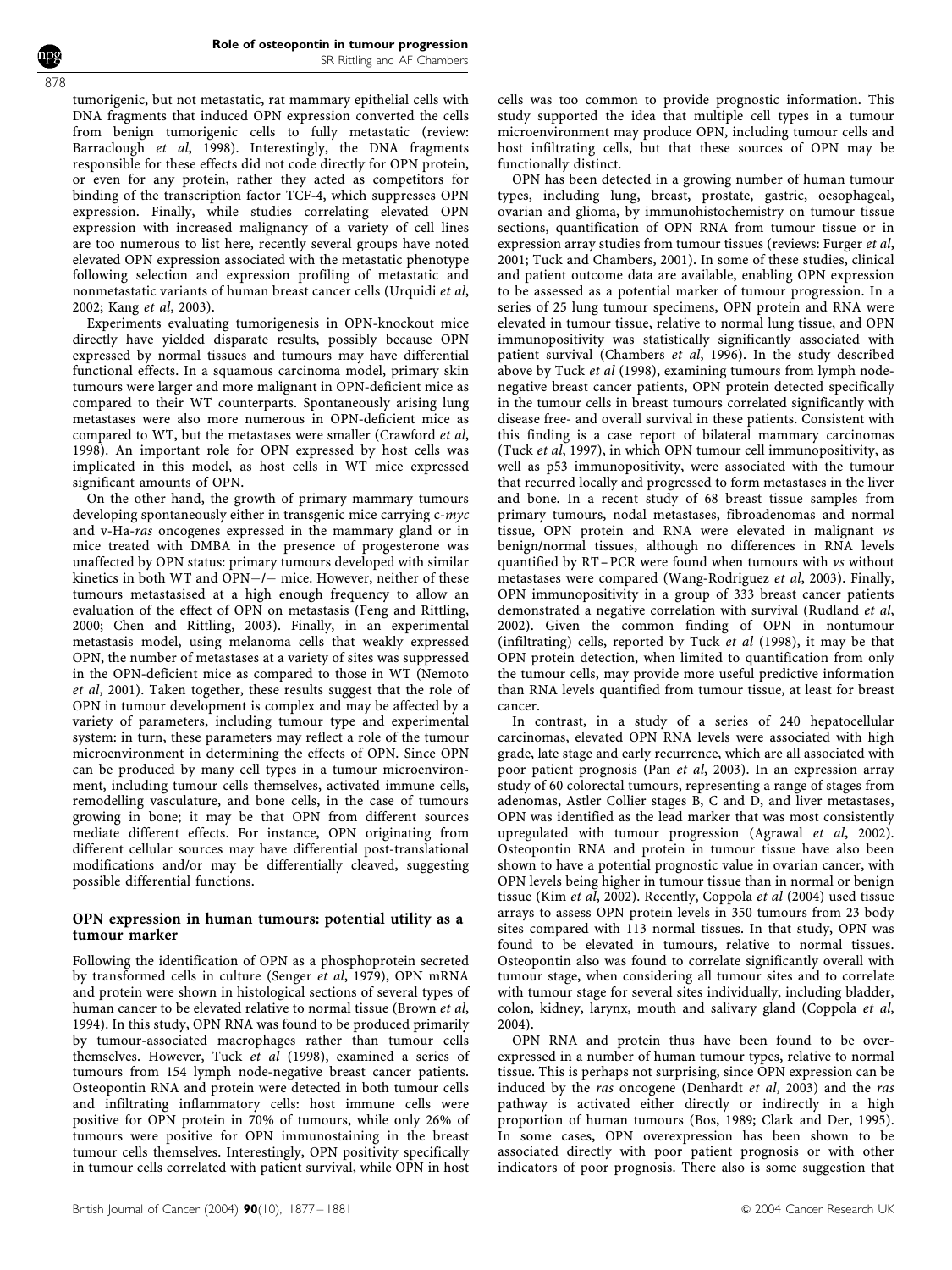OPN from different sources may have different prognostic value. As noted above, Tuck et al (1998) found that OPN immunopositivity within breast tumour cells was associated with poor patient survival, whereas OPN in infiltrating host cells in the tumours was common and not associated with survival. It should be noted that OPN is not specific to tumours, but is expressed by a number of other tissues, under normal or pathological conditions, and this must be considered in any studies assessing the utility of OPN as a marker of prognosis in cancer. While further studies, using large numbers of samples associated with clinical and patient outcome data, will be needed to determine the prognostic value of OPN in specific human cancers, studies to date support the hypothesis that OPN detected within tumour cells has a potential utility as a prognostic marker.

### OPN expression in human tumours: potential utility as a blood marker

In addition to being present in tumours and some normal tissues, OPN also is found in bodily fluids. By Western blotting, OPN blood levels appeared to be elevated in a small number of patients with various cancers (Senger et al, 1988). Bautista et al  $(1996)$ developed the first ELISA able to quantify OPN levels in blood plasma and using this assay they measured baseline levels in a series of normal women. Singhal et al (1997) then used this ELISA to quantify OPN plasma levels in 70 women with metastatic breast cancer compared to healthy women and women on well follow-up for cancer. Osteopontin plasma levels were significantly elevated in women with metastatic breast cancer, relative to either control group ( $P < 0.001$ ). Furthermore, elevated OPN levels were significantly associated with patient survival as well as with increased numbers of metastatic sites.

A number of recent studies have confirmed these initial findings and have extended them to other cancer types. Fedarko et al (2001) measured OPN serum levels in patients with breast, colon, lung or prostate cancer compared with normal serum, and found elevated OPN levels in all tumour types except colon cancer. No clinical or outcome data on the patients in this study were available. In a prospective study, Hotte et al (2002) examined OPN plasma levels in a series of 100 men with hormone refractory prostate cancer. Osteopontin levels were found to correlate negatively and independently with patient survival ( $P = 0.029$ ). In these patients there also was a statistically significant correlation between OPN levels and the presence of metastases to bone ( $P = 0.024$ ). Plasma OPN also has been examined as a potential prognostic marker in head and neck cancers (Le et al, 2003). Osteopontin levels were elevated in these patients when compared with normal control samples: these levels correlated with relapse-free and overall survival in the patients. Finally, Kim et al (2002) measured OPN in plasma samples from 144 women being assessed for possible ovarian cancer compared with 107 normal control samples. Plasma OPN levels were elevated in the group of 51 women with ovarian cancer ( $P < 0.001$ ) compared with healthy women or women with benign ovarian disease.

Taken together, this growing list of studies suggests that OPN blood levels have a potential as a prognostic or diagnostic marker in prostate, breast, head and neck, and likely other cancers. It should be noted, however, that OPN is unlikely to be a blood marker that is specific to cancer. Osteopontin levels are elevated in other conditions including sepsis, kidney disease and cardiovascular disease, and OPN blood levels in these conditions has not been thoroughly evaluated. Even in patients known to have cancer, OPN blood levels may be elevated due to noncancer causes, which must be considered in evaluating the results. Clearly, larger prospective trials will be needed to assess the ability of plasma OPN to provide prognostic information or indications of treatment responses.

# 1879

## Mechanism of action of OPN in regulating tumour growth

The mechanisms by which OPN may enhance malignancy are still unclear. However, several mechanisms have been suggested through studies in cultured cells. First, the ability of cells to grow in soft agar or in the absence of adhesion is closely associated with tumorigenicity. Several lines of evidence suggest that OPN enhances growth of transformed cells in suspension, including experiments with inducible OPN (Wu et al, 2000) as well as in JB6 cells, in which the addition of OPN to cells increases their ability to grow in soft agar (Chang et al. 2003). Secondly, the ability of cells to migrate may be directly tied to their tumorigenicity and OPN clearly participates in pathways regulating migration in diverse cell types including osteoclasts, fibroblasts, macrophages and tumour cells (Tuck et al, 2000). Interestingly, in macrophages, OPN regulates migration toward some chemokines but not others, suggesting that the protein may function in a subset of migratory pathways (Zhu et al, 2003): perhaps, this observation may help to explain some of the diverse effects of OPN in different tumour systems. Invasiveness is clearly related to migration, but not only do cells need to be motile to invade, they also need to degrade the extracellular matrix. Several studies suggest that OPN increases invasiveness by inducing proteinases, particularly uPA (Tuck et al, 1999; Das et al, 2003). Finally, recent experiments suggest that OPN acts in concert with several growth factors, including HGF (Medico et al, 2001) and EGF (Tuck et al, 2003), to induce malignant properties. Again, these observations suggest that OPN may have different effects in different tumours depending on the growth factor milieu.

OPN has also been implicated in the process of angiogenesis, particularly as it is a high-affinity ligand for the  $\alpha_{\rm v}\beta_3$  integrin, which is highly expressed on some endothelial cells. Signalling through the  $\alpha_{\rm v}\beta_3$  is critical for endothelial cell survival and indeed OPN when immobilised on a surface enhances survival of endothelial cells (Scatena et al, 1998). While there have been sporadic reports of OPN functioning to promote angiogenesis, firm evidence linking the protein to vessel development in the in vivo systems has been scarce. Recent data demonstrating that OPN accelerates blood vessel formation in matrigel and chorioallantoic membrane assays in the presence of FGF-2, however, suggest that OPN may act in concert with other proangiogenic molecules to enhance angiogenesis (Leali et al,  $2003$ ). Again, these results underscore the idea that the exact function of OPN in any given situation may be determined by interactions with other factors in the microenvironment.

## **CONCLUSIONS**

Studies in vitro and in animal models of cancer have clearly indicated that OPN can function to regulate tumour growth and progression. Numerous reports of elevated OPN expression in human cancers support the idea that OPN should be considered as a potential prognostic marker for a variety of human cancers. There is clearly a need for larger, well-designed prospective studies to evaluate definitively the utility of OPN as a tumour as well as blood marker of tumour progression. These experiments should take into account that multiple cell types can express OPN and that blood levels of the protein thus may be elevated due to noncancer causes. Finally, studies testing the prognostic importance of coexpression of OPN and other growth factors could yield important new mechanisms of evaluating human cancers.

### ACKNOWLEDGEMENTS

Research on OPN in the authors' laboratories is supported by NIH Grant # DK67685 to SRR, and grants from the Canadian Breast Cancer Research Initiative (#12078) and the Lloyd Carr-Harris Foundation to AFC.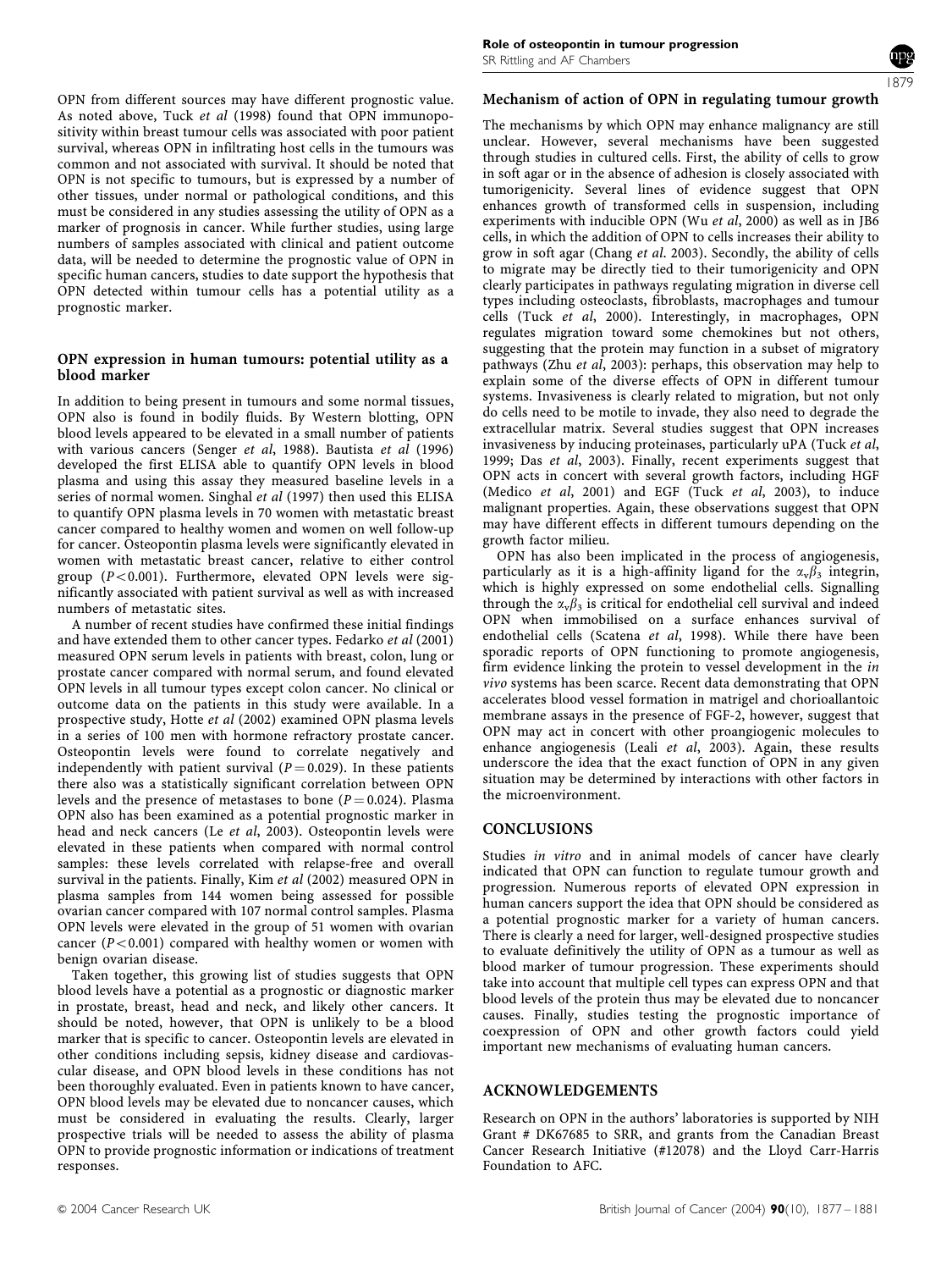### 1880

#### **REFERENCES**

- Agrawal D, Chen T, Irby R, Quackenbush J, Chambers AF, Szabo M, Cantor A, Coppola D, Yeatman TJ (2002) Osteopontin identified as lead marker of colon cancer progression, using pooled sample expression profiling. J Natl Cancer Inst 94: 513 – 521
- Ariztia EV, Subbarao V, Solt DB, Rademaker AW, Iyer AP, Oltvai ZN (2003) Osteopontin contributes to hepatocyte growth factor-induced tumor growth and metastasis formation. Exp Cell Res 288: 257 – 267
- Barraclough R, Chen HJ, Davies BR, Davies MP, Ke Y, Lloyd BH, Oates A, Rudland PS (1998) Use of DNA transfer in the induction of metastasis in experimental mammary systems. Biochem Soc Symp 63: 273 – 294
- Bautista DS, Saad Z, Chambers AF, Tonkin KS, O'Malley F, Singhal H, Tokmakejian S, Bramwell V, Harris JF (1996) Quantification of osteopontin in human plasma with ELISA: basal levels in pre- and postmenopausal women. Clin Biochem 29: 231 – 239
- Behrend EI, Craig AM, Wilson SM, Denhardt DT, Chambers AF (1994) Reduced malignancy of ras-transformed NIH 3T3 cells expressing antisense osteopontin RNA. Cancer Res 54: 832 – 837
- Bos JL (1989) ras Oncogenes in human cancer: a review. Cancer Res 49: 4682 – 4689

Brown LF, Papadopoulos-Sergiou A, Berse B, Manseau EJ, Tognazzi K, Perruzzi CA, Dvorak HF, Senger DR (1994) Osteopontin expression and distribution in human carcinomas. Am J Pathol 145: 610 – 623

- Chambers AF, Wilson SM, Kerkvliet N, O'Malley FP, Harris JF, Casson AG (1996) Osteopontin expression in lung cancer. Lung Cancer 15: 311 – 323
- Chang PL, Cao M, Hicks P (2003) Osteopontin induction is required for tumor promoter-induced transformation of preneoplastic mouse cells. Carcinogenesis 24: 1749 – 1758
- Chen Y, Rittling SR (2003) Novel murine mammary epithelial cell lines that form osteolytic bone metastases: effect of strain background on tumor homing. Clin Exp Metast 20: 111-120
- Clark GJ, Der CJ (1995) Aberrant function of the Ras signal transduction pathway in human breast cancer. Breast Cancer Res Treat 35:  $133 - 144$
- Coppola D, Szabo M, Boulware D, Schickor FK, Muraca P, Alsarraj M, Chambers AF, Yeatman TJ (2004) Correlation of OPN protein expression and pathologic stage across a wide variety of tumor histologies widespread detection of osteopontin protein expression in human tumors from different anatomical sites using the tissue array technique. Clin Cancer Res 10: 184 – 190
- Crawford HC, Matrisian LM, Liaw L (1998) Distinct roles of osteopontin in host defense activity and tumor survival during squamous cell carcinoma progression in vivo. Cancer Res 58: 5206 – 5215
- Das R, Mahabeleshwar GH, Kundu GC (2003) Osteopontin stimulates cell motility and nuclear factor kappaB-mediated secretion of urokinase type plasminogen activator through phosphatidylinositol 3-kinase/Akt signaling pathways in breast cancer cells. J Biol Chem 278: 28593 – 28606
- Denhardt DT, Giachelli C, Rittling SR (2001) Role of osteopontin in cellular signalling and toxicant injury. Annu Rev Pharmacol Toxicol 41: 723 – 749
- Denhardt DT, Mistretta D, Chambers AF, Krishna S, Porter JF, Raghuram S, Rittling SR (2003) Transcriptional regulation of osteopontin and the metastatic phenotype: evidence for a Ras-activated enhancer in the human OPN promoter. Clin Exp Metast 20: 77 – 84
- Fedarko NS, Jain A, Karadag A, Van Eman MR, Fisher LW (2001) Elevated serum bone sialoprotein and osteopontin in colon, breast, prostate, and lung cancer. Clin Cancer Res 7: 4060 – 4066
- Feng F, Rittling SR (2000) Mammary tumor development in MMTV-c-myc/ MMTV-v-Ha-ras transgenic mice is unaffected by osteopontin deficiency. Breast Cancer Res Treat 63: 71 – 79
- Furger KA, Menon RK, Tuck AB, Bramwelll VH, Chambers AF (2001) The functional and clinical roles of osteopontin in cancer and metastasis. Curr Mol Med 1: 621 – 632
- Hotte SJ, Winquist EW, Stitt L, Wilson SM, Chambers AF (2002) Plasma osteopontin: associations with survival and metastasis to bone in men with hormone-refractory prostate carcinoma. Cancer 95: 506 – 512
- Kang Y, Siegel PM, Shu W, Drobnjak M, Kakonen SM, Cordon-Cardo C, Guise TA, Massague J (2003) A multigenic program mediating breast cancer metastasis to bone. Cancer Cell 3: 537-549
- Kim JH, Skates SJ, Uede T, Wong Kk KK, Schorge JO, Feltmate CM, Berkowitz RS, Cramer DW, Mok SC (2002) Osteopontin as a potential diagnostic biomarker for ovarian cancer. JAMA 287: 1671 – 1679
- Le QT, Sutphin PD, Raychaudhuri S, Yu SC, Terris DJ, Lin HS, Lum B, Pinto HA, Koong AC, Giaccia AJ (2003) Identification of osteopontin as a prognostic plasma marker for head and neck squamous cell carcinomas. Clin Cancer Res 9: 59 – 67
- Leali D, Dell'Era P, Stabile H, Sennino B, Chambers AF, Naldini A, Sozzani S, Nico B, Ribatti D, Presta M (2003) Osteopontin (Eta-1) and fibroblast growth factor-2 cross-talk in angiogenesis. J Immunol 171: 1085 – 1093
- Medico E, Gentile A, Lo CC, Williams TA, Gambarotta G, Trusolino L, Comoglio PM (2001) Osteopontin is an autocrine mediator of hepatocyte growth factor-induced invasive growth. Cancer Res 61: 5861 – 5868
- Nemoto H, Rittling SR, Yoshitake H, Furuya K, Amagasa T, Tsuji K, Nifuji A, Denhardt DT, Noda M (2001) Osteopontin deficiency reduces experimental tumor cell metastasis to bone and soft tissues. J Bone Miner Res 16: 652 – 659
- Pan HW, Ou YH, Peng SY, Liu SH, Lai PL, Lee PH, Sheu JC, Chen CL, Hsu HC (2003) Overexpression of osteopontin is associated with intrahepatic metastasis, early recurrence, and poorer prognosis of surgically resected hepatocellular carcinoma. Cancer 98: 119 – 127
- Rittling SR, O'Regan A, Berman JS (2003) Osteopontin, a surprisingly flexible cytokine: functions revealed from knockout mice. In Contemporary Immunology: Cytokine Knockouts, Fantuzzi G (ed) pp 379 – 393. Totowa: Humana Press Inc.
- Rudland PS, Platt-Higgins A, El Tanani M, De Silva RS, Barraclough R, Winstanley JH, Howitt R, West CR (2002) Prognostic significance of the metastasis-associated protein osteopontin in human breast cancer. Cancer Res 62: 3417 – 3427
- Scatena M, Almeida M, Chaisson ML, Fausto N, Nicosia RF, Giachelli CM (1998) NF- $\kappa$ B mediates  $a_v\beta_3$  integrin-induced endothelial cell survival. J Cell Biol 141: 1083 – 1093
- Senger DR, Perruzzi CA, Gracey CF, Papadopoulous A, Tenen DG (1988) Secreted phosphoproteins associated with neoplastic transformation: close homology with plasma proteins cleaved during blood coagulation. Cancer Res 48: 5770 – 5774
- Senger DR, Wirth DF, Hynes RO (1979) Transformed mammalian cells secrete specific proteins and phosphoproteins. Cell 16: 885 – 893
- Singhal H, Bautista DS, Tonkin KS, O'Malley FP, Tuck AB, Chambers AF, Harris JF (1997) Elevated plasma osteopontin in metastatic breast cancer associated with increased tumor burden and decreased survival. Clin Cancer Res 3: 605 – 611
- Sodek J, Ganss B, McKee MD (2000) Osteopontin. Crit Rev Oral Biol Med 11: 279 – 303
- Tuck AB, Arsenault DM, O'Malley FP, Hota C, Ling MC, Wilson SM, Chambers AF (1999) Osteopontin induces increased invasiveness and plasminogen activator expression of human mammary epithelial cells. Oncogene 18: 4237 – 4246
- Tuck AB, Chambers AF (2001) The role of osteopontin in breast cancer: clinical and experimental studies. J Mammary Gland Biol Neoplasia 6: 419 – 429
- Tuck AB, Elliott BE, Hota C, Tremblay E, Chambers AF (2000) Osteopontin-induced, integrin-dependent migration of human mammary epithelial cells involves activation of the hepatocyte growth factor receptor (Met). J Cell Biochem 78: 465 – 475
- Tuck AB, Hota C, Wilson SM, Chambers AF (2003) Osteopontin-induced migration of human mammary epithelial cells involves activation of EGF receptor and multiple signal transduction pathways. Oncogene 22: 1198 – 1205
- Tuck AB, O'Malley FP, Singhal H, Harris JF, Tonkin KS, Kerkvliet N, Saad Z, Doig GS, Chambers AF (1998) Osteopontin expression in a group of lymph node negative breast cancer patients. Int J Cancer 79: 502 – 508
- Tuck AB, O'Malley FP, Singhal H, Tonkin KS, Harris JF, Bautista D, Chambers AF (1997) Osteopontin and p53 expression are associated with tumor progression in a case of synchronous, bilateral, invasive mammary carcinomas. Arch Pathol Lab Med 121: 578 – 584
- Urquidi V, Sloan D, Kawai K, Agarwal D, Woodman AC, Tarin D, Goodison S (2002) Contrasting expression of thrombospondin-1 and osteopontin correlates with absence or presence of metastatic phenotype in an isogenic model of spontaneous human breast cancer metastasis. Clin Cancer Res 8: 61 – 74
- Wang-Rodriguez J, Urquidi V, Rivard A, Goodison S (2003) Elevated osteopontin and thrombospondin expression identifies malignant